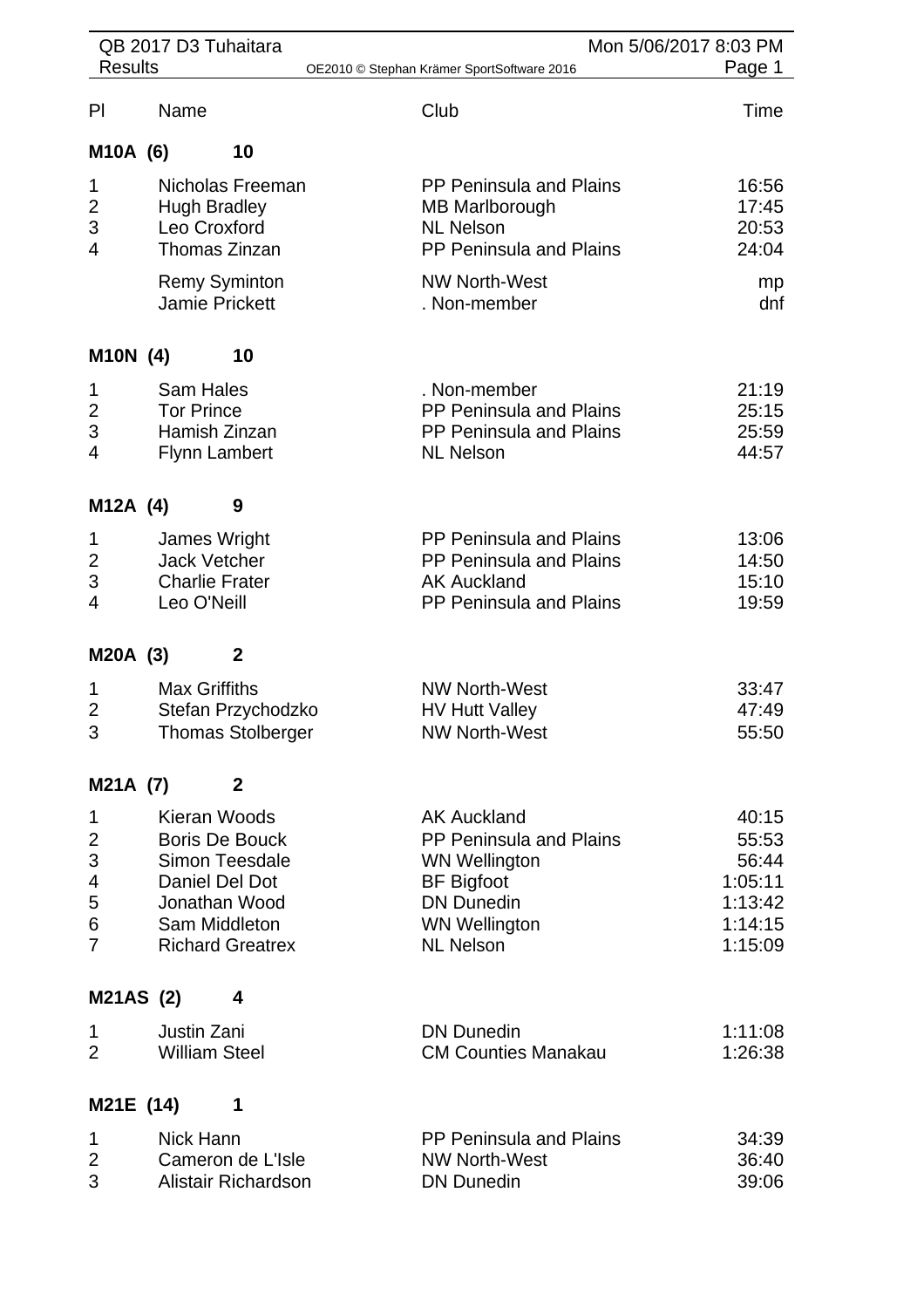| QB 2017 D3 Tuhaitara<br>Mon 5/06/2017 8:03 PM |                         |                                            |         |
|-----------------------------------------------|-------------------------|--------------------------------------------|---------|
| <b>Results</b>                                |                         | OE2010 © Stephan Krämer SportSoftware 2016 | Page 2  |
| PI                                            | Name                    | Club                                       | Time    |
| M21E (14)                                     | 1                       | (cont.)                                    |         |
| 4                                             | <b>Jonty Oram</b>       | <b>AK Auckland</b>                         | 39:21   |
| 5                                             | Gene Beveridge          | <b>NW North-West</b>                       | 41:17   |
| 6                                             | <b>Tane Cambridge</b>   | <b>PP Peninsula and Plains</b>             | 42:24   |
| 7                                             | Carsten Joergensen      | PP Peninsula and Plains                    | 43:36   |
| 8                                             | <b>Fraser Mills</b>     | <b>DN Dunedin</b>                          | 45:36   |
| 9                                             | Cameron tier            | <b>PAPO Peninsula and Plains</b>           | 45:39   |
| 10                                            | <b>Aaron Prince</b>     | <b>PP Peninsula and Plains</b>             | 47:41   |
| 11                                            | <b>Matt Scott</b>       | <b>PP Peninsula and Plains</b>             | 49:41   |
| 12                                            | <b>Brent Edwards</b>    | <b>NL Nelson</b>                           | 50:06   |
| 13                                            | <b>Tommy Hayes</b>      | <b>AK Auckland</b>                         | 50:20   |
| 14                                            | <b>Nick Ross</b>        | PP Peninsula and Plains                    | 1:20:31 |
| M40A (15)                                     | 3                       |                                            |         |
| 1                                             | Tim Wright              | <b>PP Peninsula and Plains</b>             | 33:03   |
| $\overline{2}$                                | <b>Michael Adams</b>    | PP Peninsula and Plains                    | 33:19   |
| 3                                             | <b>Matt Bixley</b>      | <b>DN Dunedin</b>                          | 39:06   |
| 4                                             | <b>Kev Knowles</b>      | <b>DN Dunedin</b>                          | 39:38   |
| 5                                             | <b>Neil Murray</b>      | <b>NL Nelson</b>                           | 44:47   |
| 6                                             | <b>Michael Croxford</b> | <b>NL Nelson</b>                           | 48:27   |
| 7                                             | <b>Craig Pelvin</b>     | <b>DN Dunedin</b>                          | 53:23   |
| 8                                             | <b>Geoff Kernick</b>    | <b>DN Dunedin</b>                          | 56:35   |
| 9                                             | shane harrison          | <b>NL Nelson</b>                           | 58:41   |
| 10                                            | <b>Stephen Bradley</b>  | MB Marlborough                             | 59:09   |
| 11                                            | Paul Borton             | <b>AK Auckland</b>                         | 1:10:31 |
| 12                                            | <b>Bruce Steven</b>     | PP Peninsula and Plains                    | 1:10:49 |
| 13                                            | <b>David Stewart</b>    | <b>AK Auckland</b>                         | 1:15:43 |
| 14                                            |                         | <b>AK Auckland</b>                         | 1:25:37 |
|                                               | <b>Garry Dean</b>       | PP Peninsula and Plains                    |         |
|                                               | <b>Tony Reddish</b>     |                                            | mp      |
| <b>M40AS (4)</b>                              | 5                       |                                            |         |
| 1                                             | <b>Robert Murphy</b>    | <b>NW North-West</b>                       | 30:21   |
| 2                                             | Paul Teesdale-Spittle   | <b>WN Wellington</b>                       | 38:46   |
| 3                                             | Tim Longson             | <b>NW North-West</b>                       | 40:17   |
| $\overline{4}$                                | <b>Pete Dickie</b>      | <b>PP Peninsula and Plains</b>             | 1:46:52 |
| M40B (4)                                      | 8                       |                                            |         |
| 1                                             | <b>Ross Syminton</b>    | <b>NW North-West</b>                       | 37:46   |
| 2                                             | Peter Vetcher           | <b>PP Peninsula and Plains</b>             | 1:10:39 |
| 3                                             | <b>Steve Macknight</b>  | <b>DN Dunedin</b>                          | 1:15:59 |
|                                               |                         |                                            |         |
|                                               | <b>Richard York</b>     | <b>PP Peninsula and Plains</b>             | dnf     |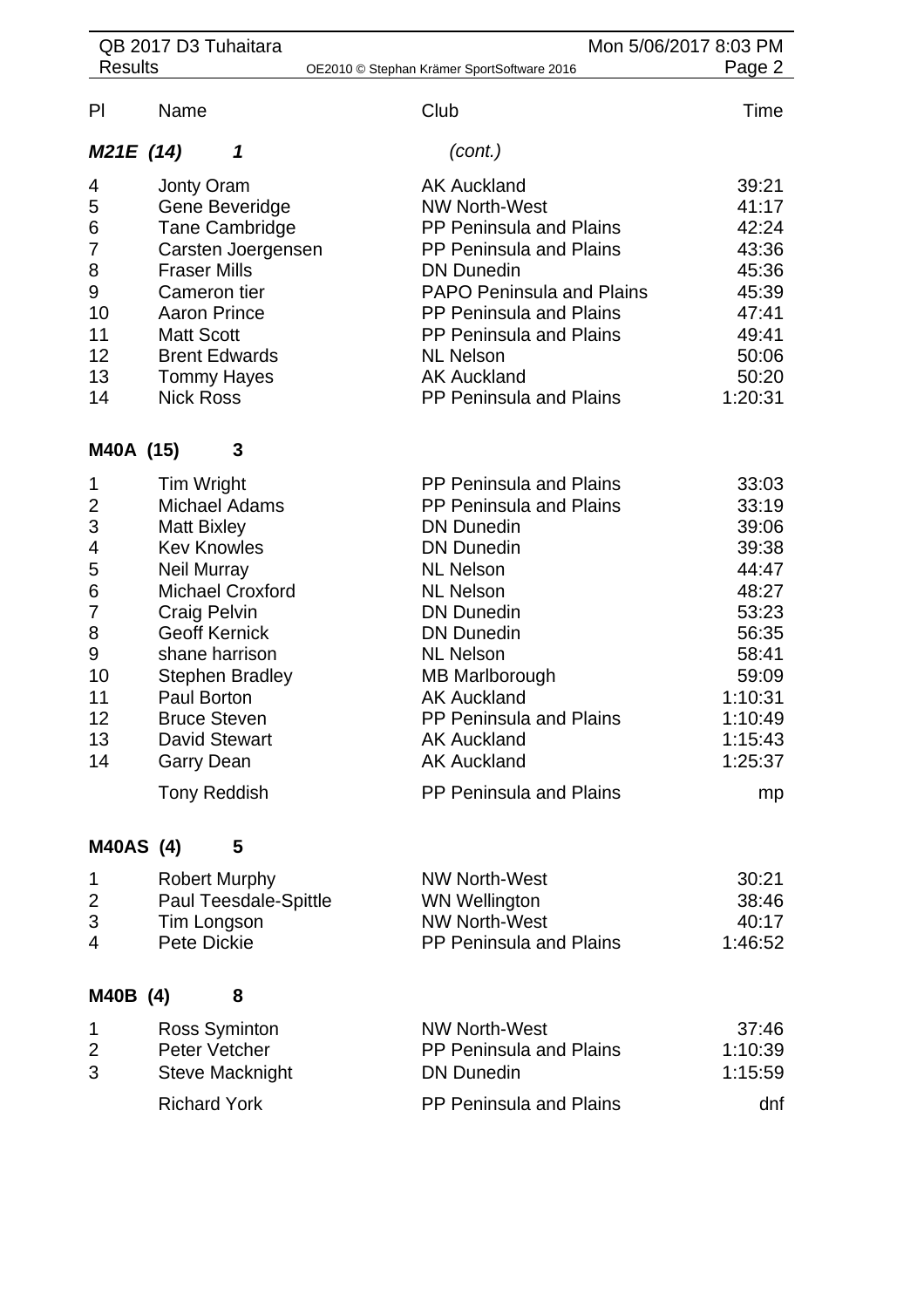| <b>Results</b>                                                                                         | QB 2017 D3 Tuhaitara                                                                                                                                                                                                                                                                                                                                      | Mon 5/06/2017 8:03 PM<br>OE2010 © Stephan Krämer SportSoftware 2016                                                                                                                                                                                                                                                                                                                                                                                        | Page 3                                                                                                                                                        |
|--------------------------------------------------------------------------------------------------------|-----------------------------------------------------------------------------------------------------------------------------------------------------------------------------------------------------------------------------------------------------------------------------------------------------------------------------------------------------------|------------------------------------------------------------------------------------------------------------------------------------------------------------------------------------------------------------------------------------------------------------------------------------------------------------------------------------------------------------------------------------------------------------------------------------------------------------|---------------------------------------------------------------------------------------------------------------------------------------------------------------|
| PI                                                                                                     | Name                                                                                                                                                                                                                                                                                                                                                      | Club                                                                                                                                                                                                                                                                                                                                                                                                                                                       | Time                                                                                                                                                          |
| M50A (20)                                                                                              | 4                                                                                                                                                                                                                                                                                                                                                         |                                                                                                                                                                                                                                                                                                                                                                                                                                                            |                                                                                                                                                               |
| 1<br>$\overline{2}$<br>3<br>4<br>5<br>6<br>7<br>8<br>9<br>10<br>11<br>12<br>13<br>14<br>15<br>16<br>17 | <b>Bill Edwards</b><br>Al Cory-Wright<br>Jeff Greenwood<br><b>Peter Cleary</b><br>Mike Harding<br>David Bailey<br>John Robertson<br><b>Gerald Crawford</b><br><b>Alister Metherell</b><br><b>Martin Freeman</b><br><b>Steve Oram</b><br><b>Guy Cory-Wright</b><br>Malcolm Ingham<br>Alan Moore<br>Tim Webb<br><b>Richard Smith</b><br><b>Trevor Batin</b> | <b>HV Hutt Valley</b><br>PP Peninsula and Plains<br><b>AK Auckland</b><br><b>PP Peninsula and Plains</b><br>PP Peninsula and Plains<br><b>PP Peninsula and Plains</b><br><b>HV Hutt Valley</b><br><b>WN Wellington</b><br>PP Peninsula and Plains<br>PP Peninsula and Plains<br><b>AK Auckland</b><br><b>AK Auckland</b><br><b>WN Wellington</b><br><b>NW North-West</b><br><b>DN Dunedin</b><br>PP Peninsula and Plains<br><b>PP Peninsula and Plains</b> | 26:18<br>28:15<br>34:56<br>37:41<br>40:40<br>41:55<br>44:49<br>46:07<br>49:47<br>51:58<br>56:21<br>57:53<br>58:57<br>1:08:01<br>1:08:10<br>1:08:22<br>1:21:05 |
|                                                                                                        | Julian Hayes<br>Neil Egan<br><b>Mark Frater</b>                                                                                                                                                                                                                                                                                                           | <b>AK Auckland</b><br>PP Peninsula and Plains<br><b>AK Auckland</b>                                                                                                                                                                                                                                                                                                                                                                                        | mp<br>mp<br>mp                                                                                                                                                |
| M60A (11)                                                                                              | 5                                                                                                                                                                                                                                                                                                                                                         |                                                                                                                                                                                                                                                                                                                                                                                                                                                            |                                                                                                                                                               |
| $\overline{2}$<br>3<br>4<br>5<br>6<br>7<br>8<br>9<br>10<br>11                                          | <b>Rob Garden</b><br>Dave Middleton<br>Michael Wood<br>Dave Armstrong<br><b>Graeme Read</b><br><b>Alistair Stewart</b><br><b>John Howard</b><br>George Elliott<br><b>Joe Harris</b><br>David Pugh-Williams<br><b>Allan Grant</b>                                                                                                                          | <b>NW North-West</b><br><b>NW North-West</b><br><b>HV Hutt Valley</b><br>PP Peninsula and Plains<br>PP Peninsula and Plains<br><b>AK Auckland</b><br>PP Peninsula and Plains<br>PP Peninsula and Plains<br>PP Peninsula and Plains<br><b>PP Peninsula and Plains</b><br><b>DN Dunedin</b>                                                                                                                                                                  | 29:11<br>30:56<br>33:25<br>34:06<br>38:15<br>41:44<br>42:45<br>44:49<br>53:31<br>1:04:56<br>1:37:38                                                           |
| M70A (4)                                                                                               | 6                                                                                                                                                                                                                                                                                                                                                         |                                                                                                                                                                                                                                                                                                                                                                                                                                                            |                                                                                                                                                               |
| 1<br>2<br>3                                                                                            | John Robinson<br>David Wall<br>Terje Moen<br>peter Zinzan                                                                                                                                                                                                                                                                                                 | <b>CM Counties Manakau</b><br>PP Peninsula and Plains<br><b>NW North-West</b><br>PP Peninsula and Plains                                                                                                                                                                                                                                                                                                                                                   | 37:44<br>46:19<br>1:07:42<br>mp                                                                                                                               |
| W10A (7)                                                                                               | 10                                                                                                                                                                                                                                                                                                                                                        |                                                                                                                                                                                                                                                                                                                                                                                                                                                            |                                                                                                                                                               |
| 1<br>$\overline{2}$<br>3                                                                               | Anna Wright<br><b>Karin Prince</b><br><b>Greta Prince</b>                                                                                                                                                                                                                                                                                                 | <b>PP Peninsula and Plains</b><br>PP Peninsula and Plains<br>PP Peninsula and Plains                                                                                                                                                                                                                                                                                                                                                                       | 15:27<br>17:32<br>18:00                                                                                                                                       |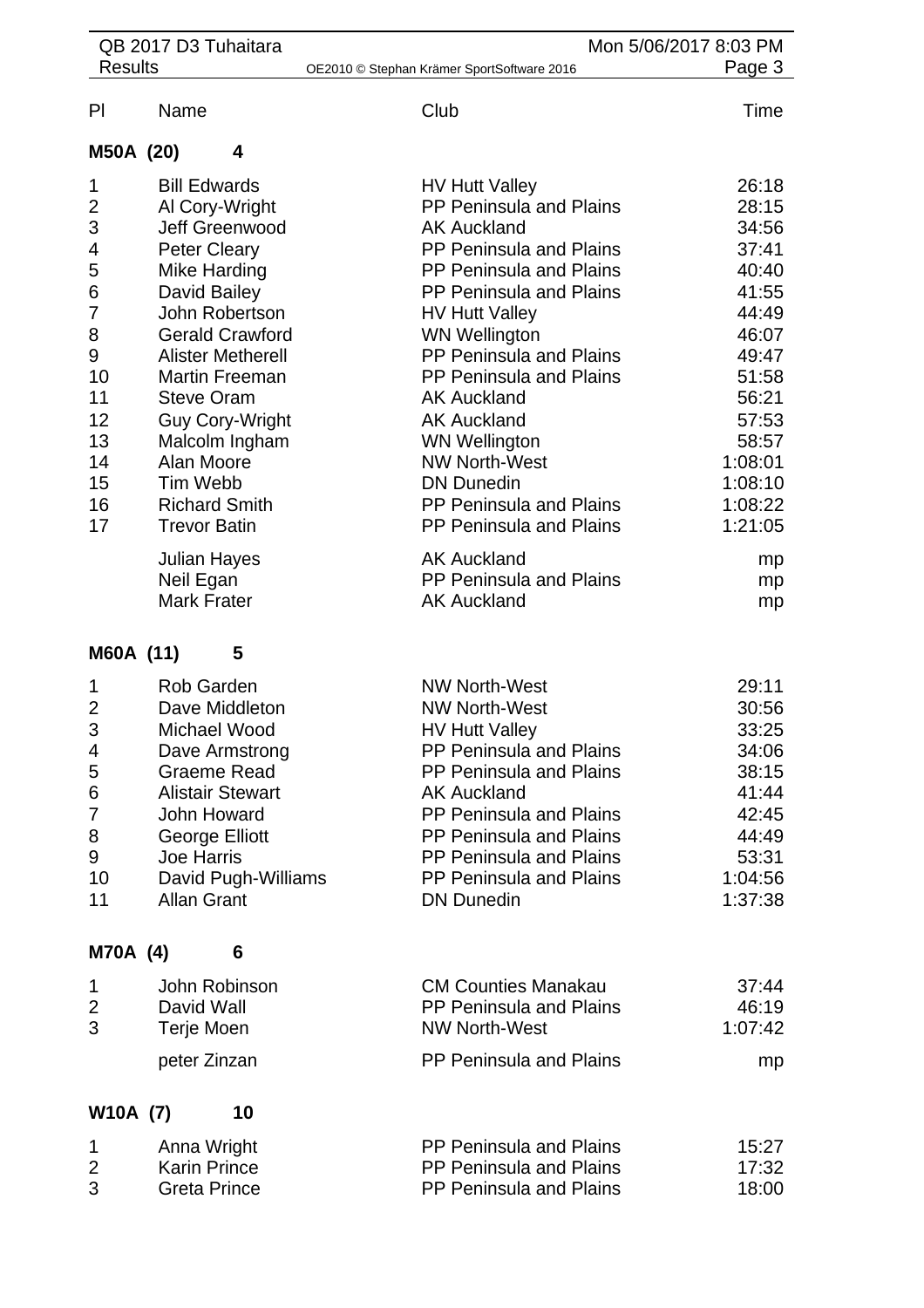| QB 2017 D3 Tuhaitara          |                                                                                                  |                                                                                                                                  | Mon 5/06/2017 8:03 PM                     |
|-------------------------------|--------------------------------------------------------------------------------------------------|----------------------------------------------------------------------------------------------------------------------------------|-------------------------------------------|
| <b>Results</b>                |                                                                                                  | OE2010 © Stephan Krämer SportSoftware 2016                                                                                       | Page 4                                    |
| PI                            | Name                                                                                             | Club                                                                                                                             | Time                                      |
| W10A (7)                      | 10                                                                                               | (cont.)                                                                                                                          |                                           |
| 4<br>5<br>6                   | Torun Joergensen<br>Alice Vetcher<br>Lani Murray<br><b>Grace Cory-Wright</b>                     | PP Peninsula and Plains<br><b>PP Peninsula and Plains</b><br><b>NL Nelson</b><br><b>AK Auckland</b>                              | 19:03<br>20:31<br>21:20<br>mp             |
|                               |                                                                                                  |                                                                                                                                  |                                           |
| W12A (5)                      | 9                                                                                                |                                                                                                                                  |                                           |
| 1<br>2<br>3<br>4<br>5         | <b>Juliet Freeman</b><br>Kyla Moore<br>Emma Hay<br><b>Rebecca Connolly</b><br><b>Kate Borton</b> | <b>PP Peninsula and Plains</b><br><b>NW North-West</b><br>PP Peninsula and Plains<br><b>HV Hutt Valley</b><br><b>AK Auckland</b> | 16:54<br>19:27<br>21:24<br>23:16<br>26:24 |
| W20A (4)                      | 4                                                                                                |                                                                                                                                  |                                           |
| 1<br>$\overline{2}$<br>3<br>4 | Katie Cory-Wright<br>Sophie Harrison<br>Heidi Stolberger<br>Sheena O'Brien                       | PP Peninsula and Plains<br>PP Peninsula and Plains<br><b>NW North-West</b><br><b>CM Counties Manakau</b>                         | 32:24<br>36:22<br>39:51<br>48:42          |
| W21A (3)                      | 4                                                                                                |                                                                                                                                  |                                           |
| 1<br>$\overline{2}$<br>3      | Megan Carter<br><b>Clemence Rolin</b><br><b>Stephanie Farrant</b>                                | <b>NL Nelson</b><br>PP Peninsula and Plains<br><b>PP Peninsula and Plains</b>                                                    | 51:27<br>51:30<br>1:02:19                 |
| <b>W21AS (1)</b>              | 5                                                                                                |                                                                                                                                  |                                           |
| 1                             | Perri Baker                                                                                      | <b>DN Dunedin</b>                                                                                                                | 1:15:19                                   |
| W21B (4)                      | 8                                                                                                |                                                                                                                                  |                                           |
| 1<br>$\overline{2}$<br>3<br>4 | Christina Freeman<br><b>Sarah Stewart</b><br>Marianna Cochrane<br>Sophie Hart                    | <b>PP Peninsula and Plains</b><br><b>AK Auckland</b><br>PP Peninsula and Plains<br>PP Peninsula and Plains                       | 57:16<br>1:14:25<br>1:21:24<br>1:24:11    |
| W21C (2)                      | 9                                                                                                |                                                                                                                                  |                                           |
| 1<br>$\overline{2}$           | Jan Hales<br><b>Geraldine Smith</b>                                                              | . Non-member<br><b>NW North-West</b>                                                                                             | 17:03<br>26:00                            |
| W21E (7)                      | $\mathbf{2}$                                                                                     |                                                                                                                                  |                                           |
| 1<br>2<br>3                   | <b>Danielle Goodall</b><br>Imogene Scott<br>Sara Prince                                          | <b>CM Counties Manakau</b><br><b>AK Auckland</b><br>PP Peninsula and Plains                                                      | 39:41<br>42:54<br>44:10                   |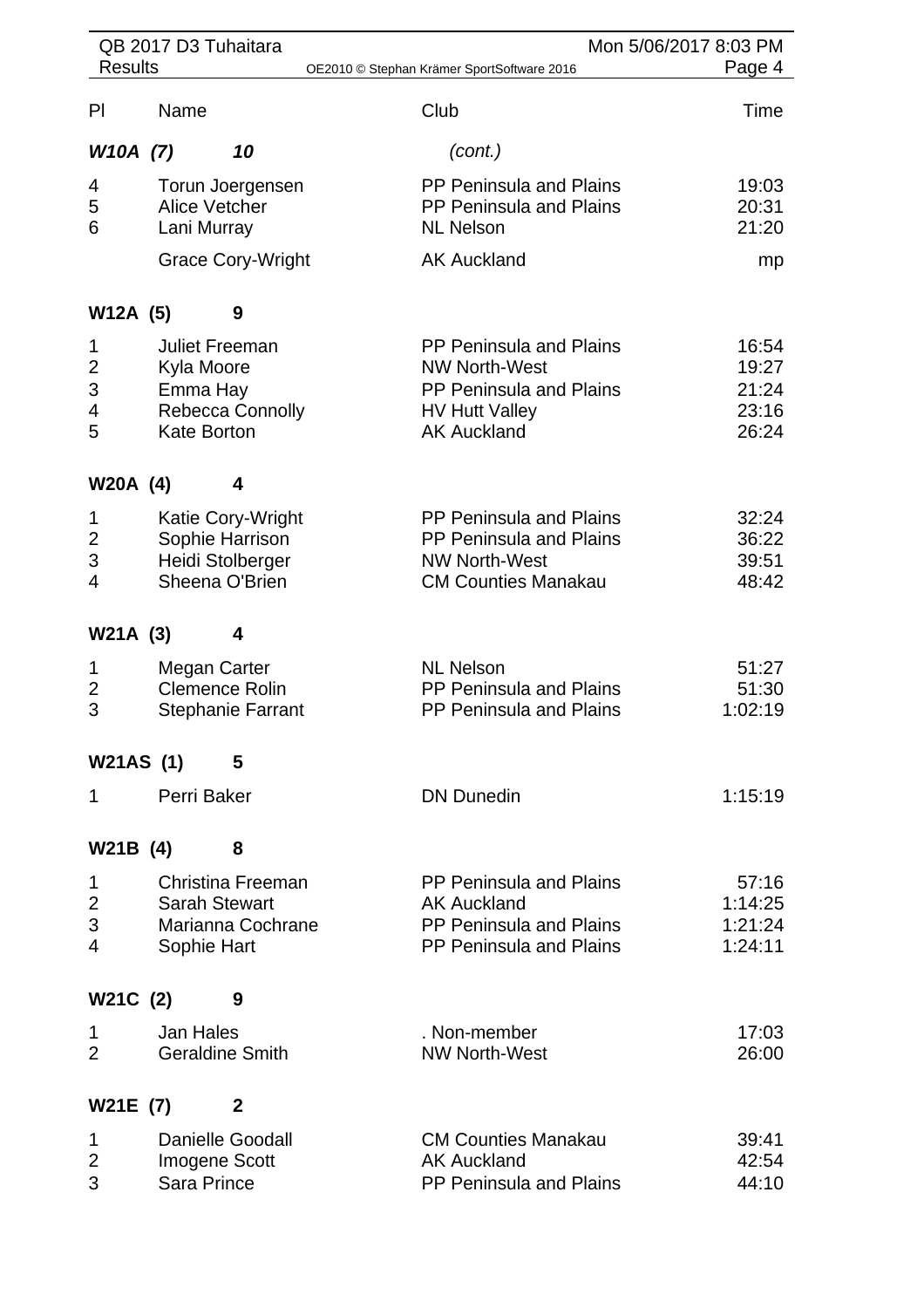| <b>Results</b>   | QB 2017 D3 Tuhaitara      | Mon 5/06/2017 8:03 PM<br>OE2010 © Stephan Krämer SportSoftware 2016 | Page 5             |
|------------------|---------------------------|---------------------------------------------------------------------|--------------------|
|                  |                           |                                                                     |                    |
| PI               | Name                      | Club                                                                | Time               |
| W21E(7)          | $\overline{2}$            | (cont.)                                                             |                    |
| 4                | Sonia Hollands            | <b>PP Peninsula and Plains</b>                                      | 51:59              |
| 5                | Renee Beveridge           | <b>NW North-West</b>                                                | 52:10              |
| 6                | Kate Pedley               | PP Peninsula and Plains                                             | 56:46              |
| 7                | Lara Scott                | PP Peninsula and Plains                                             | 1:07:03            |
| W40A (13)        | 4                         |                                                                     |                    |
| 1                | Antonia Wood              | <b>DN Dunedin</b>                                                   | 40:39              |
| 2                | Sarah Wright              | PP Peninsula and Plains                                             | 46:53              |
| 3                | <b>Iona Powell</b>        | PP Peninsula and Plains                                             | 48:08              |
| 4                | Jeni Pelvin               | <b>DN Dunedin</b>                                                   | 48:35              |
| 5                | <b>Sally Lattimore</b>    | <b>NL Nelson</b>                                                    | 55:51              |
| 6                | <b>Maureen Kernick</b>    | <b>DN Dunedin</b>                                                   | 58:08              |
| 7                | Genevieve Webb            | <b>DN Dunedin</b>                                                   | 59:20              |
| 8                | kristin harrison          | <b>NL Nelson</b>                                                    | 1:00:08            |
| 9                | Jocelyn Thrower           | PP Peninsula and Plains                                             | 1:02:23            |
| 10               | Jane Lambert              | <b>NL Nelson</b>                                                    | 1:06:03            |
| 11<br>12         | <b>Fiona Vetcher</b>      | PP Peninsula and Plains                                             | 1:17:19            |
| 13               | <b>Kelly Young</b>        | <b>BF</b> Bigfoot<br><b>DN Dunedin</b>                              | 1:18:58<br>1:34:29 |
|                  | Ann Bixley                |                                                                     |                    |
| <b>W40AS (8)</b> | 6                         |                                                                     |                    |
| 1                | <b>Fleur Murray</b>       | <b>NL Nelson</b>                                                    | 46:53              |
| $\overline{c}$   | Karen Woods               | <b>AK Auckland</b>                                                  | 48:19              |
| 3                | <b>Carey Nazzer</b>       | <b>TK Taranaki</b>                                                  | 50:10              |
| 4                | Linda Smith               | PP Peninsula and Plains                                             | 52:24              |
| 5                | <b>Sarah Steel</b>        | <b>CM Counties Manakau</b>                                          | 53:25              |
| 6                | <b>Bronwyn Rosie</b>      | <b>AK Auckland</b>                                                  | 58:40              |
| 7                | <b>Claire Heppenstall</b> | PP Peninsula and Plains                                             | 59:59              |
| 8                | Julia Moore               | <b>NW North-West</b>                                                | 1:16:52            |
| W40B (7)         | 8                         |                                                                     |                    |
| 1                | <b>Harriette Carr</b>     | <b>HV Hutt Valley</b>                                               | 1:10:32            |
| $\overline{2}$   | Lucy Thomsen              | <b>NL Nelson</b>                                                    | 1:20:48            |
| 3                | Melisa Zinzan             | PP Peninsula and Plains                                             | 1:23:16            |
| 4                | Janet Harding             | PP Peninsula and Plains                                             | 2:11:08            |
|                  | <b>Heather Batin</b>      | PP Peninsula and Plains                                             | mp                 |
|                  | George York               | PP Peninsula and Plains                                             | dnf                |
| nc               | <b>Geraldine Trevella</b> | <b>PP Peninsula and Plains</b>                                      | 1:27:14            |
|                  |                           |                                                                     |                    |
| W50A (18)        | 5                         |                                                                     |                    |

| Gillian Ingham | <b>WN Wellington</b>           | 32:02 |
|----------------|--------------------------------|-------|
| Julia Fettes   | <b>PP Peninsula and Plains</b> | 39:04 |
| Vivien Bloor   | <b>PP Peninsula and Plains</b> | 40:22 |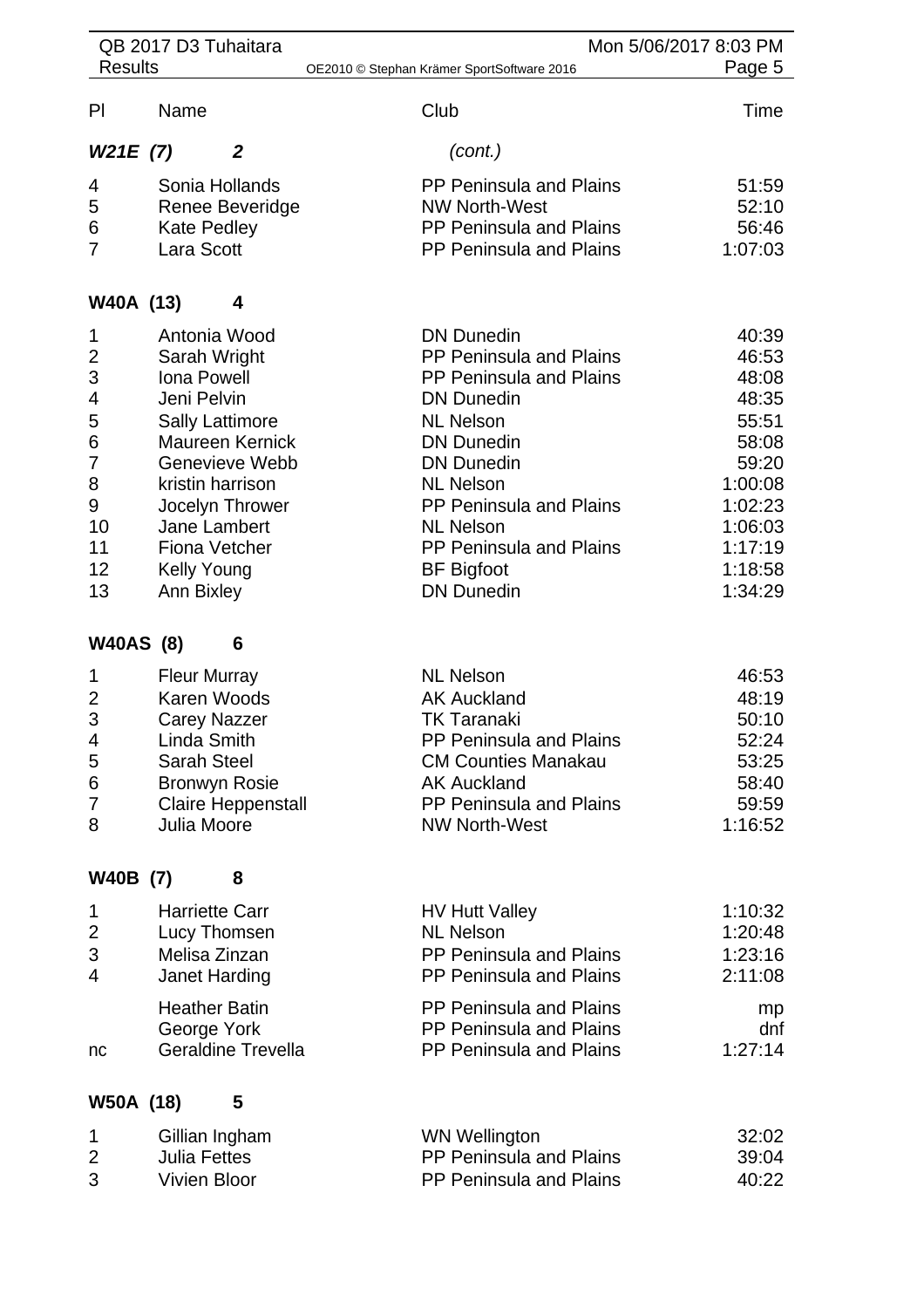|                                                                | QB 2017 D3 Tuhaitara                                                                                                                                                                                                                                                                            |                                                                                                                                                                                                                                                                                                                                                                                                  | Mon 5/06/2017 8:03 PM                                                                                                                |
|----------------------------------------------------------------|-------------------------------------------------------------------------------------------------------------------------------------------------------------------------------------------------------------------------------------------------------------------------------------------------|--------------------------------------------------------------------------------------------------------------------------------------------------------------------------------------------------------------------------------------------------------------------------------------------------------------------------------------------------------------------------------------------------|--------------------------------------------------------------------------------------------------------------------------------------|
| <b>Results</b>                                                 |                                                                                                                                                                                                                                                                                                 | OE2010 © Stephan Krämer SportSoftware 2016                                                                                                                                                                                                                                                                                                                                                       | Page 6                                                                                                                               |
| P <sub>l</sub>                                                 | Name                                                                                                                                                                                                                                                                                            | Club                                                                                                                                                                                                                                                                                                                                                                                             | Time                                                                                                                                 |
| W50A (18)                                                      | 5                                                                                                                                                                                                                                                                                               | (cont.)                                                                                                                                                                                                                                                                                                                                                                                          |                                                                                                                                      |
| 4<br>5<br>6<br>7<br>8<br>9<br>10<br>11<br>12<br>13<br>14<br>15 | <b>Linley Earnshaw</b><br>Toni Brown<br><b>Chris Rowe</b><br><b>Alison Comer</b><br>Suzanne Stolberger<br><b>Jane Clifford</b><br>Libby McLeay<br>Monique Dean<br>Mary Wadsworth<br><b>Katharine Webb</b><br>Helen Wood<br><b>Claire Spear</b><br>Jan Harrison<br>Sue cooke<br>Rachel Middleton | <b>PP Peninsula and Plains</b><br><b>BF</b> Bigfoot<br>PP Peninsula and Plains<br><b>AK Auckland</b><br><b>NW North-West</b><br>PP Peninsula and Plains<br><b>AK Auckland</b><br><b>AK Auckland</b><br><b>AK Auckland</b><br><b>DN Dunedin</b><br>PP Peninsula and Plains<br>PP Peninsula and Plains<br><b>PP Peninsula and Plains</b><br><b>PP Peninsula and Plains</b><br><b>WN Wellington</b> | 43:13<br>49:29<br>50:08<br>50:22<br>55:06<br>56:32<br>59:23<br>1:01:36<br>1:14:52<br>1:21:27<br>1:22:10<br>1:45:25<br>mp<br>mp<br>mp |
| W60A (7)                                                       | 6                                                                                                                                                                                                                                                                                               |                                                                                                                                                                                                                                                                                                                                                                                                  |                                                                                                                                      |
| 1<br>$\overline{2}$<br>3<br>4<br>5<br>6                        | Mary Moen<br>Vivienne Prince<br><b>Chrissie Williams</b><br><b>Frances Wall</b><br>Joanna Stewart<br><b>Annie Grant</b><br><b>Heather Pugh-Williams</b>                                                                                                                                         | <b>NW North-West</b><br>PP Peninsula and Plains<br>PP Peninsula and Plains<br>PP Peninsula and Plains<br><b>AK Auckland</b><br><b>DN Dunedin</b><br>PP Peninsula and Plains                                                                                                                                                                                                                      | 41:14<br>48:14<br>49:01<br>53:04<br>56:34<br>1:03:06<br>mp                                                                           |
|                                                                |                                                                                                                                                                                                                                                                                                 |                                                                                                                                                                                                                                                                                                                                                                                                  |                                                                                                                                      |
| <b>W70A (4)</b><br>1<br>2<br>3<br>4                            | 6<br><b>Trish Faulkner</b><br>Val Robinson<br><b>Kath Adams</b><br><b>Robyn Davies</b><br><b>Junior Boys A</b><br><sup>7</sup>                                                                                                                                                                  | <b>PP Peninsula and Plains</b><br><b>CM Counties Manakau</b><br>PP Peninsula and Plains<br>PP Peninsula and Plains                                                                                                                                                                                                                                                                               | 50:31<br>56:45<br>1:06:12<br>1:35:07                                                                                                 |
|                                                                |                                                                                                                                                                                                                                                                                                 |                                                                                                                                                                                                                                                                                                                                                                                                  |                                                                                                                                      |
| 1<br>2<br>3<br>4<br>5<br>6<br>7<br>8<br>9<br>10<br>11<br>12    | <b>Michael McCormack</b><br><b>Ryan Moore</b><br><b>Will Tidswell</b><br><b>Kieran Edwards</b><br>Jack Drage<br>Jamal Murray<br>Jake van Keulen<br><b>Mitchell Cooper</b><br>Simon Bond<br><b>Callum Farmer</b><br><b>Matthew Greenwood</b><br>Angus Steven                                     | <b>AK Auckland</b><br><b>NW North-West</b><br><b>HB Hawkes Bay</b><br><b>HV Hutt Valley</b><br>PP Peninsula and Plains<br><b>NL Nelson</b><br><b>PP Peninsula and Plains</b><br><b>AK Auckland</b><br><b>TK Taranaki</b><br><b>CM Counties Manakau</b><br><b>AK Auckland</b><br>PP Peninsula and Plains                                                                                          | 32:29<br>34:29<br>34:36<br>34:44<br>34:54<br>37:03<br>37:33<br>38:57<br>39:23<br>40:25<br>41:20<br>41:21                             |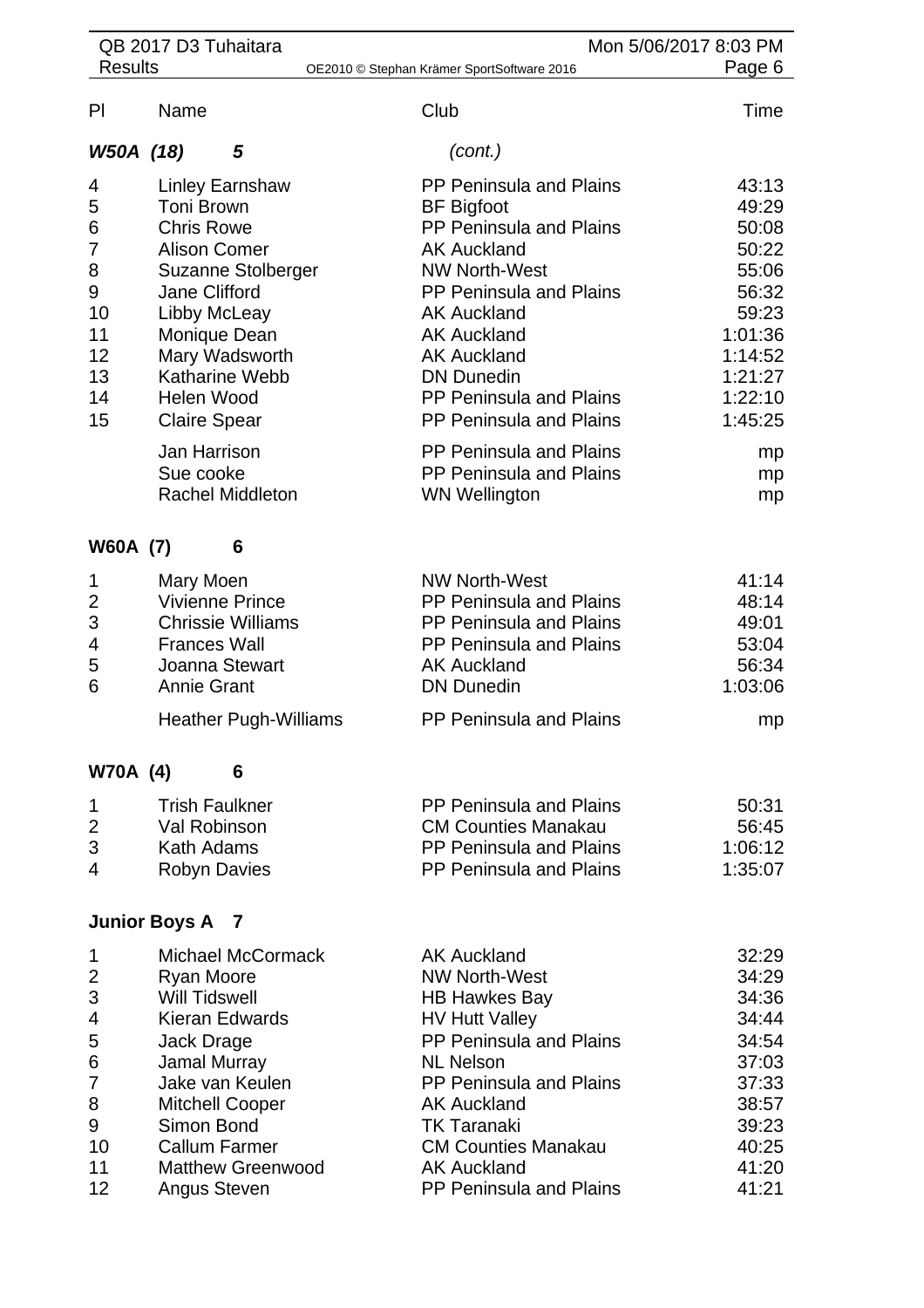| <b>Results</b><br>Page 7<br>OE2010 © Stephan Krämer SportSoftware 2016<br>Name<br>Club<br>Time<br>(cont.)<br><b>Junior Boys A</b><br>7<br>13<br><b>Oliver Edwards</b><br><b>HV Hutt Valley</b><br>41:36<br>14<br><b>Riley Croxford</b><br><b>NL Nelson</b><br>42:23<br>15<br><b>Aidan Skinner</b><br>42:52<br><b>AK Auckland</b><br>16<br>42:57<br>Adam Bateman<br><b>AK Auckland</b><br>17<br>44:33<br><b>Campbell Syme</b><br><b>AK Auckland</b><br>18<br><b>Flynn Hunter</b><br><b>PP Peninsula and Plains</b><br>46:44<br>19<br>Alex Jobbins<br><b>AK Auckland</b><br>46:57<br>PP Peninsula and Plains<br>48:05<br>clayton shadbolt<br>49:32<br><b>Moss Pelvin</b><br><b>DN Dunedin</b><br>51:01<br>Ollie Bixley<br><b>DN Dunedin</b><br>Braeden Kommeren<br><b>HB Hawkes Bay</b><br>54:18<br><b>Isaac Lee</b><br><b>DN Dunedin</b><br>59:34<br>1:00:31<br>Nathan Borton<br><b>AK Auckland</b><br><b>Seth Dean</b><br><b>AK Auckland</b><br>1:01:49<br><b>Tim Crawford</b><br><b>WN Wellington</b><br>1:06:54<br>PP Peninsula and Plains<br>Fergus O'Neill<br>1:13:08<br>Alan Teesdale<br>1:25:19<br><b>WN Wellington</b><br><b>Toby O'Neill</b><br>PP Peninsula and Plains<br>2:25:22<br><b>Thomas Brendolise</b><br><b>AK Auckland</b><br>mp<br>PP Peninsula and Plains<br><b>Matt Harding</b><br>mp<br>rupert shepherd<br><b>PP Peninsula and Plains</b><br>mp<br>- 9<br><b>Luke Geddes</b><br><b>DN Dunedin</b><br>14:04<br>1<br><b>DN Dunedin</b><br>15:45<br><b>Brayden Foote</b><br>Sam Hay<br>. Non-member<br>18:08<br><b>Matt Crawford</b><br><b>WN Wellington</b><br>20:07<br><b>Shea Pownall</b><br><b>DN Dunedin</b><br>25:24<br><b>Scott Smith</b><br><b>PP Peninsula and Plains</b><br>28:27<br>1<br><b>Kurtis Shuker</b><br><b>CM Counties Manakau</b><br>28:58<br>Joseph Lynch<br><b>WN Wellington</b><br>29:05<br>Daniel Monckton<br><b>NW North-West</b><br>30:57<br><b>Calum Sutherland</b><br><b>TK Taranaki</b><br>31:54<br>PP Peninsula and Plains<br>32:16<br>Isaac Egan<br><b>Felix Harrison</b><br><b>PP Peninsula and Plains</b><br>33:08<br>33:26<br>Liam Stolberger<br><b>NW North-West</b><br><b>PP Peninsula and Plains</b><br>34:08<br><b>Dominic Cleary</b><br>PP Peninsula and Plains<br>10<br>Oliver Egan<br>34:48<br>11<br>Ronan Lee<br>35:13<br><b>HB Hawkes Bay</b><br>12<br>PP Peninsula and Plains<br>Tom Harding<br>35:18<br>13<br><b>AK Auckland</b><br>39:11<br><b>Patrick Hayes</b><br>14<br>Jason Bond<br><b>TK Taranaki</b><br>39:29 | PI<br>20<br>21<br>22<br>23<br>24<br>25<br>26<br>27<br>28<br>29<br>30<br><b>Junior Boys B</b><br>$\overline{2}$<br>3<br>4<br>5<br><b>Senior Boys A 3</b><br>2<br>3<br>4<br>5<br>6<br>7<br>8<br>9 | QB 2017 D3 Tuhaitara | Mon 5/06/2017 8:03 PM |  |
|---------------------------------------------------------------------------------------------------------------------------------------------------------------------------------------------------------------------------------------------------------------------------------------------------------------------------------------------------------------------------------------------------------------------------------------------------------------------------------------------------------------------------------------------------------------------------------------------------------------------------------------------------------------------------------------------------------------------------------------------------------------------------------------------------------------------------------------------------------------------------------------------------------------------------------------------------------------------------------------------------------------------------------------------------------------------------------------------------------------------------------------------------------------------------------------------------------------------------------------------------------------------------------------------------------------------------------------------------------------------------------------------------------------------------------------------------------------------------------------------------------------------------------------------------------------------------------------------------------------------------------------------------------------------------------------------------------------------------------------------------------------------------------------------------------------------------------------------------------------------------------------------------------------------------------------------------------------------------------------------------------------------------------------------------------------------------------------------------------------------------------------------------------------------------------------------------------------------------------------------------------------------------------------------------------------------------------------------------------------------------------------------------------------------------------------------------------------------------------------|-------------------------------------------------------------------------------------------------------------------------------------------------------------------------------------------------|----------------------|-----------------------|--|
|                                                                                                                                                                                                                                                                                                                                                                                                                                                                                                                                                                                                                                                                                                                                                                                                                                                                                                                                                                                                                                                                                                                                                                                                                                                                                                                                                                                                                                                                                                                                                                                                                                                                                                                                                                                                                                                                                                                                                                                                                                                                                                                                                                                                                                                                                                                                                                                                                                                                                       |                                                                                                                                                                                                 |                      |                       |  |
|                                                                                                                                                                                                                                                                                                                                                                                                                                                                                                                                                                                                                                                                                                                                                                                                                                                                                                                                                                                                                                                                                                                                                                                                                                                                                                                                                                                                                                                                                                                                                                                                                                                                                                                                                                                                                                                                                                                                                                                                                                                                                                                                                                                                                                                                                                                                                                                                                                                                                       |                                                                                                                                                                                                 |                      |                       |  |
|                                                                                                                                                                                                                                                                                                                                                                                                                                                                                                                                                                                                                                                                                                                                                                                                                                                                                                                                                                                                                                                                                                                                                                                                                                                                                                                                                                                                                                                                                                                                                                                                                                                                                                                                                                                                                                                                                                                                                                                                                                                                                                                                                                                                                                                                                                                                                                                                                                                                                       |                                                                                                                                                                                                 |                      |                       |  |
|                                                                                                                                                                                                                                                                                                                                                                                                                                                                                                                                                                                                                                                                                                                                                                                                                                                                                                                                                                                                                                                                                                                                                                                                                                                                                                                                                                                                                                                                                                                                                                                                                                                                                                                                                                                                                                                                                                                                                                                                                                                                                                                                                                                                                                                                                                                                                                                                                                                                                       |                                                                                                                                                                                                 |                      |                       |  |
|                                                                                                                                                                                                                                                                                                                                                                                                                                                                                                                                                                                                                                                                                                                                                                                                                                                                                                                                                                                                                                                                                                                                                                                                                                                                                                                                                                                                                                                                                                                                                                                                                                                                                                                                                                                                                                                                                                                                                                                                                                                                                                                                                                                                                                                                                                                                                                                                                                                                                       |                                                                                                                                                                                                 |                      |                       |  |
|                                                                                                                                                                                                                                                                                                                                                                                                                                                                                                                                                                                                                                                                                                                                                                                                                                                                                                                                                                                                                                                                                                                                                                                                                                                                                                                                                                                                                                                                                                                                                                                                                                                                                                                                                                                                                                                                                                                                                                                                                                                                                                                                                                                                                                                                                                                                                                                                                                                                                       |                                                                                                                                                                                                 |                      |                       |  |
|                                                                                                                                                                                                                                                                                                                                                                                                                                                                                                                                                                                                                                                                                                                                                                                                                                                                                                                                                                                                                                                                                                                                                                                                                                                                                                                                                                                                                                                                                                                                                                                                                                                                                                                                                                                                                                                                                                                                                                                                                                                                                                                                                                                                                                                                                                                                                                                                                                                                                       |                                                                                                                                                                                                 |                      |                       |  |
|                                                                                                                                                                                                                                                                                                                                                                                                                                                                                                                                                                                                                                                                                                                                                                                                                                                                                                                                                                                                                                                                                                                                                                                                                                                                                                                                                                                                                                                                                                                                                                                                                                                                                                                                                                                                                                                                                                                                                                                                                                                                                                                                                                                                                                                                                                                                                                                                                                                                                       |                                                                                                                                                                                                 |                      |                       |  |
|                                                                                                                                                                                                                                                                                                                                                                                                                                                                                                                                                                                                                                                                                                                                                                                                                                                                                                                                                                                                                                                                                                                                                                                                                                                                                                                                                                                                                                                                                                                                                                                                                                                                                                                                                                                                                                                                                                                                                                                                                                                                                                                                                                                                                                                                                                                                                                                                                                                                                       |                                                                                                                                                                                                 |                      |                       |  |
|                                                                                                                                                                                                                                                                                                                                                                                                                                                                                                                                                                                                                                                                                                                                                                                                                                                                                                                                                                                                                                                                                                                                                                                                                                                                                                                                                                                                                                                                                                                                                                                                                                                                                                                                                                                                                                                                                                                                                                                                                                                                                                                                                                                                                                                                                                                                                                                                                                                                                       |                                                                                                                                                                                                 |                      |                       |  |
|                                                                                                                                                                                                                                                                                                                                                                                                                                                                                                                                                                                                                                                                                                                                                                                                                                                                                                                                                                                                                                                                                                                                                                                                                                                                                                                                                                                                                                                                                                                                                                                                                                                                                                                                                                                                                                                                                                                                                                                                                                                                                                                                                                                                                                                                                                                                                                                                                                                                                       |                                                                                                                                                                                                 |                      |                       |  |
|                                                                                                                                                                                                                                                                                                                                                                                                                                                                                                                                                                                                                                                                                                                                                                                                                                                                                                                                                                                                                                                                                                                                                                                                                                                                                                                                                                                                                                                                                                                                                                                                                                                                                                                                                                                                                                                                                                                                                                                                                                                                                                                                                                                                                                                                                                                                                                                                                                                                                       |                                                                                                                                                                                                 |                      |                       |  |
|                                                                                                                                                                                                                                                                                                                                                                                                                                                                                                                                                                                                                                                                                                                                                                                                                                                                                                                                                                                                                                                                                                                                                                                                                                                                                                                                                                                                                                                                                                                                                                                                                                                                                                                                                                                                                                                                                                                                                                                                                                                                                                                                                                                                                                                                                                                                                                                                                                                                                       |                                                                                                                                                                                                 |                      |                       |  |
|                                                                                                                                                                                                                                                                                                                                                                                                                                                                                                                                                                                                                                                                                                                                                                                                                                                                                                                                                                                                                                                                                                                                                                                                                                                                                                                                                                                                                                                                                                                                                                                                                                                                                                                                                                                                                                                                                                                                                                                                                                                                                                                                                                                                                                                                                                                                                                                                                                                                                       |                                                                                                                                                                                                 |                      |                       |  |
|                                                                                                                                                                                                                                                                                                                                                                                                                                                                                                                                                                                                                                                                                                                                                                                                                                                                                                                                                                                                                                                                                                                                                                                                                                                                                                                                                                                                                                                                                                                                                                                                                                                                                                                                                                                                                                                                                                                                                                                                                                                                                                                                                                                                                                                                                                                                                                                                                                                                                       |                                                                                                                                                                                                 |                      |                       |  |
|                                                                                                                                                                                                                                                                                                                                                                                                                                                                                                                                                                                                                                                                                                                                                                                                                                                                                                                                                                                                                                                                                                                                                                                                                                                                                                                                                                                                                                                                                                                                                                                                                                                                                                                                                                                                                                                                                                                                                                                                                                                                                                                                                                                                                                                                                                                                                                                                                                                                                       |                                                                                                                                                                                                 |                      |                       |  |
|                                                                                                                                                                                                                                                                                                                                                                                                                                                                                                                                                                                                                                                                                                                                                                                                                                                                                                                                                                                                                                                                                                                                                                                                                                                                                                                                                                                                                                                                                                                                                                                                                                                                                                                                                                                                                                                                                                                                                                                                                                                                                                                                                                                                                                                                                                                                                                                                                                                                                       |                                                                                                                                                                                                 |                      |                       |  |
|                                                                                                                                                                                                                                                                                                                                                                                                                                                                                                                                                                                                                                                                                                                                                                                                                                                                                                                                                                                                                                                                                                                                                                                                                                                                                                                                                                                                                                                                                                                                                                                                                                                                                                                                                                                                                                                                                                                                                                                                                                                                                                                                                                                                                                                                                                                                                                                                                                                                                       |                                                                                                                                                                                                 |                      |                       |  |
|                                                                                                                                                                                                                                                                                                                                                                                                                                                                                                                                                                                                                                                                                                                                                                                                                                                                                                                                                                                                                                                                                                                                                                                                                                                                                                                                                                                                                                                                                                                                                                                                                                                                                                                                                                                                                                                                                                                                                                                                                                                                                                                                                                                                                                                                                                                                                                                                                                                                                       |                                                                                                                                                                                                 |                      |                       |  |
|                                                                                                                                                                                                                                                                                                                                                                                                                                                                                                                                                                                                                                                                                                                                                                                                                                                                                                                                                                                                                                                                                                                                                                                                                                                                                                                                                                                                                                                                                                                                                                                                                                                                                                                                                                                                                                                                                                                                                                                                                                                                                                                                                                                                                                                                                                                                                                                                                                                                                       |                                                                                                                                                                                                 |                      |                       |  |
|                                                                                                                                                                                                                                                                                                                                                                                                                                                                                                                                                                                                                                                                                                                                                                                                                                                                                                                                                                                                                                                                                                                                                                                                                                                                                                                                                                                                                                                                                                                                                                                                                                                                                                                                                                                                                                                                                                                                                                                                                                                                                                                                                                                                                                                                                                                                                                                                                                                                                       |                                                                                                                                                                                                 |                      |                       |  |
|                                                                                                                                                                                                                                                                                                                                                                                                                                                                                                                                                                                                                                                                                                                                                                                                                                                                                                                                                                                                                                                                                                                                                                                                                                                                                                                                                                                                                                                                                                                                                                                                                                                                                                                                                                                                                                                                                                                                                                                                                                                                                                                                                                                                                                                                                                                                                                                                                                                                                       |                                                                                                                                                                                                 |                      |                       |  |
|                                                                                                                                                                                                                                                                                                                                                                                                                                                                                                                                                                                                                                                                                                                                                                                                                                                                                                                                                                                                                                                                                                                                                                                                                                                                                                                                                                                                                                                                                                                                                                                                                                                                                                                                                                                                                                                                                                                                                                                                                                                                                                                                                                                                                                                                                                                                                                                                                                                                                       |                                                                                                                                                                                                 |                      |                       |  |
|                                                                                                                                                                                                                                                                                                                                                                                                                                                                                                                                                                                                                                                                                                                                                                                                                                                                                                                                                                                                                                                                                                                                                                                                                                                                                                                                                                                                                                                                                                                                                                                                                                                                                                                                                                                                                                                                                                                                                                                                                                                                                                                                                                                                                                                                                                                                                                                                                                                                                       |                                                                                                                                                                                                 |                      |                       |  |
|                                                                                                                                                                                                                                                                                                                                                                                                                                                                                                                                                                                                                                                                                                                                                                                                                                                                                                                                                                                                                                                                                                                                                                                                                                                                                                                                                                                                                                                                                                                                                                                                                                                                                                                                                                                                                                                                                                                                                                                                                                                                                                                                                                                                                                                                                                                                                                                                                                                                                       |                                                                                                                                                                                                 |                      |                       |  |
|                                                                                                                                                                                                                                                                                                                                                                                                                                                                                                                                                                                                                                                                                                                                                                                                                                                                                                                                                                                                                                                                                                                                                                                                                                                                                                                                                                                                                                                                                                                                                                                                                                                                                                                                                                                                                                                                                                                                                                                                                                                                                                                                                                                                                                                                                                                                                                                                                                                                                       |                                                                                                                                                                                                 |                      |                       |  |
|                                                                                                                                                                                                                                                                                                                                                                                                                                                                                                                                                                                                                                                                                                                                                                                                                                                                                                                                                                                                                                                                                                                                                                                                                                                                                                                                                                                                                                                                                                                                                                                                                                                                                                                                                                                                                                                                                                                                                                                                                                                                                                                                                                                                                                                                                                                                                                                                                                                                                       |                                                                                                                                                                                                 |                      |                       |  |
|                                                                                                                                                                                                                                                                                                                                                                                                                                                                                                                                                                                                                                                                                                                                                                                                                                                                                                                                                                                                                                                                                                                                                                                                                                                                                                                                                                                                                                                                                                                                                                                                                                                                                                                                                                                                                                                                                                                                                                                                                                                                                                                                                                                                                                                                                                                                                                                                                                                                                       |                                                                                                                                                                                                 |                      |                       |  |
|                                                                                                                                                                                                                                                                                                                                                                                                                                                                                                                                                                                                                                                                                                                                                                                                                                                                                                                                                                                                                                                                                                                                                                                                                                                                                                                                                                                                                                                                                                                                                                                                                                                                                                                                                                                                                                                                                                                                                                                                                                                                                                                                                                                                                                                                                                                                                                                                                                                                                       |                                                                                                                                                                                                 |                      |                       |  |
|                                                                                                                                                                                                                                                                                                                                                                                                                                                                                                                                                                                                                                                                                                                                                                                                                                                                                                                                                                                                                                                                                                                                                                                                                                                                                                                                                                                                                                                                                                                                                                                                                                                                                                                                                                                                                                                                                                                                                                                                                                                                                                                                                                                                                                                                                                                                                                                                                                                                                       |                                                                                                                                                                                                 |                      |                       |  |
|                                                                                                                                                                                                                                                                                                                                                                                                                                                                                                                                                                                                                                                                                                                                                                                                                                                                                                                                                                                                                                                                                                                                                                                                                                                                                                                                                                                                                                                                                                                                                                                                                                                                                                                                                                                                                                                                                                                                                                                                                                                                                                                                                                                                                                                                                                                                                                                                                                                                                       |                                                                                                                                                                                                 |                      |                       |  |
|                                                                                                                                                                                                                                                                                                                                                                                                                                                                                                                                                                                                                                                                                                                                                                                                                                                                                                                                                                                                                                                                                                                                                                                                                                                                                                                                                                                                                                                                                                                                                                                                                                                                                                                                                                                                                                                                                                                                                                                                                                                                                                                                                                                                                                                                                                                                                                                                                                                                                       |                                                                                                                                                                                                 |                      |                       |  |
|                                                                                                                                                                                                                                                                                                                                                                                                                                                                                                                                                                                                                                                                                                                                                                                                                                                                                                                                                                                                                                                                                                                                                                                                                                                                                                                                                                                                                                                                                                                                                                                                                                                                                                                                                                                                                                                                                                                                                                                                                                                                                                                                                                                                                                                                                                                                                                                                                                                                                       |                                                                                                                                                                                                 |                      |                       |  |
|                                                                                                                                                                                                                                                                                                                                                                                                                                                                                                                                                                                                                                                                                                                                                                                                                                                                                                                                                                                                                                                                                                                                                                                                                                                                                                                                                                                                                                                                                                                                                                                                                                                                                                                                                                                                                                                                                                                                                                                                                                                                                                                                                                                                                                                                                                                                                                                                                                                                                       |                                                                                                                                                                                                 |                      |                       |  |
|                                                                                                                                                                                                                                                                                                                                                                                                                                                                                                                                                                                                                                                                                                                                                                                                                                                                                                                                                                                                                                                                                                                                                                                                                                                                                                                                                                                                                                                                                                                                                                                                                                                                                                                                                                                                                                                                                                                                                                                                                                                                                                                                                                                                                                                                                                                                                                                                                                                                                       |                                                                                                                                                                                                 |                      |                       |  |
|                                                                                                                                                                                                                                                                                                                                                                                                                                                                                                                                                                                                                                                                                                                                                                                                                                                                                                                                                                                                                                                                                                                                                                                                                                                                                                                                                                                                                                                                                                                                                                                                                                                                                                                                                                                                                                                                                                                                                                                                                                                                                                                                                                                                                                                                                                                                                                                                                                                                                       |                                                                                                                                                                                                 |                      |                       |  |
|                                                                                                                                                                                                                                                                                                                                                                                                                                                                                                                                                                                                                                                                                                                                                                                                                                                                                                                                                                                                                                                                                                                                                                                                                                                                                                                                                                                                                                                                                                                                                                                                                                                                                                                                                                                                                                                                                                                                                                                                                                                                                                                                                                                                                                                                                                                                                                                                                                                                                       |                                                                                                                                                                                                 |                      |                       |  |
|                                                                                                                                                                                                                                                                                                                                                                                                                                                                                                                                                                                                                                                                                                                                                                                                                                                                                                                                                                                                                                                                                                                                                                                                                                                                                                                                                                                                                                                                                                                                                                                                                                                                                                                                                                                                                                                                                                                                                                                                                                                                                                                                                                                                                                                                                                                                                                                                                                                                                       |                                                                                                                                                                                                 |                      |                       |  |
|                                                                                                                                                                                                                                                                                                                                                                                                                                                                                                                                                                                                                                                                                                                                                                                                                                                                                                                                                                                                                                                                                                                                                                                                                                                                                                                                                                                                                                                                                                                                                                                                                                                                                                                                                                                                                                                                                                                                                                                                                                                                                                                                                                                                                                                                                                                                                                                                                                                                                       |                                                                                                                                                                                                 |                      |                       |  |
|                                                                                                                                                                                                                                                                                                                                                                                                                                                                                                                                                                                                                                                                                                                                                                                                                                                                                                                                                                                                                                                                                                                                                                                                                                                                                                                                                                                                                                                                                                                                                                                                                                                                                                                                                                                                                                                                                                                                                                                                                                                                                                                                                                                                                                                                                                                                                                                                                                                                                       |                                                                                                                                                                                                 |                      |                       |  |
|                                                                                                                                                                                                                                                                                                                                                                                                                                                                                                                                                                                                                                                                                                                                                                                                                                                                                                                                                                                                                                                                                                                                                                                                                                                                                                                                                                                                                                                                                                                                                                                                                                                                                                                                                                                                                                                                                                                                                                                                                                                                                                                                                                                                                                                                                                                                                                                                                                                                                       |                                                                                                                                                                                                 |                      |                       |  |
|                                                                                                                                                                                                                                                                                                                                                                                                                                                                                                                                                                                                                                                                                                                                                                                                                                                                                                                                                                                                                                                                                                                                                                                                                                                                                                                                                                                                                                                                                                                                                                                                                                                                                                                                                                                                                                                                                                                                                                                                                                                                                                                                                                                                                                                                                                                                                                                                                                                                                       |                                                                                                                                                                                                 |                      |                       |  |
|                                                                                                                                                                                                                                                                                                                                                                                                                                                                                                                                                                                                                                                                                                                                                                                                                                                                                                                                                                                                                                                                                                                                                                                                                                                                                                                                                                                                                                                                                                                                                                                                                                                                                                                                                                                                                                                                                                                                                                                                                                                                                                                                                                                                                                                                                                                                                                                                                                                                                       |                                                                                                                                                                                                 |                      |                       |  |
|                                                                                                                                                                                                                                                                                                                                                                                                                                                                                                                                                                                                                                                                                                                                                                                                                                                                                                                                                                                                                                                                                                                                                                                                                                                                                                                                                                                                                                                                                                                                                                                                                                                                                                                                                                                                                                                                                                                                                                                                                                                                                                                                                                                                                                                                                                                                                                                                                                                                                       |                                                                                                                                                                                                 |                      |                       |  |
|                                                                                                                                                                                                                                                                                                                                                                                                                                                                                                                                                                                                                                                                                                                                                                                                                                                                                                                                                                                                                                                                                                                                                                                                                                                                                                                                                                                                                                                                                                                                                                                                                                                                                                                                                                                                                                                                                                                                                                                                                                                                                                                                                                                                                                                                                                                                                                                                                                                                                       |                                                                                                                                                                                                 |                      |                       |  |
| 15<br>dougal Shepherd<br>PP Peninsula and Plains<br>40:28                                                                                                                                                                                                                                                                                                                                                                                                                                                                                                                                                                                                                                                                                                                                                                                                                                                                                                                                                                                                                                                                                                                                                                                                                                                                                                                                                                                                                                                                                                                                                                                                                                                                                                                                                                                                                                                                                                                                                                                                                                                                                                                                                                                                                                                                                                                                                                                                                             |                                                                                                                                                                                                 |                      |                       |  |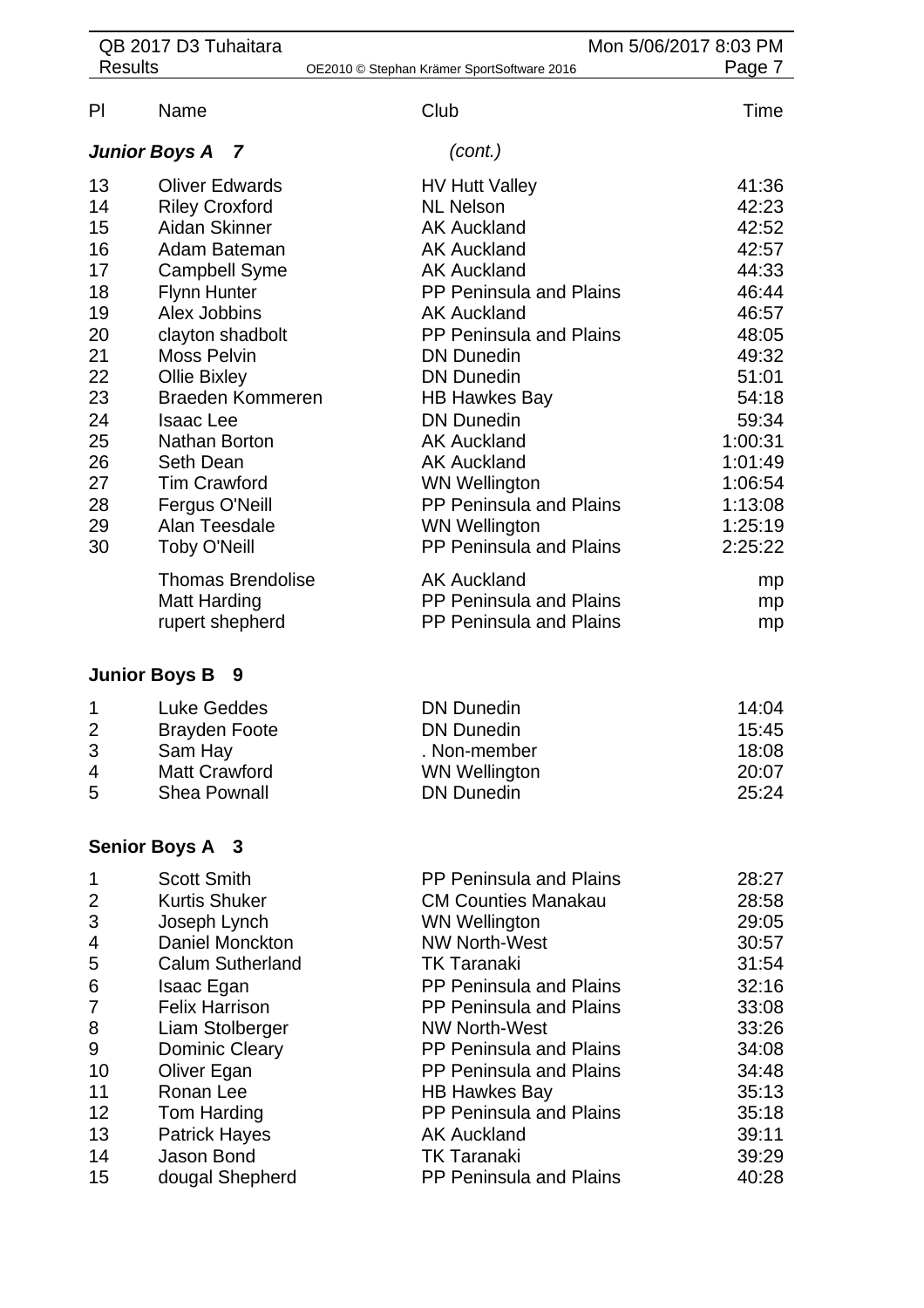| <b>Results</b>                                                                                                     | QB 2017 D3 Tuhaitara                                                                                                                                                                                                                                                                                                                                                                                               | Mon 5/06/2017 8:03 PM<br>Page 8<br>OE2010 © Stephan Krämer SportSoftware 2016                                                                                                                                                                                                                                                                                                                                                                                                         |                                                                                                                                                                         |
|--------------------------------------------------------------------------------------------------------------------|--------------------------------------------------------------------------------------------------------------------------------------------------------------------------------------------------------------------------------------------------------------------------------------------------------------------------------------------------------------------------------------------------------------------|---------------------------------------------------------------------------------------------------------------------------------------------------------------------------------------------------------------------------------------------------------------------------------------------------------------------------------------------------------------------------------------------------------------------------------------------------------------------------------------|-------------------------------------------------------------------------------------------------------------------------------------------------------------------------|
| PI                                                                                                                 | Name                                                                                                                                                                                                                                                                                                                                                                                                               | Club                                                                                                                                                                                                                                                                                                                                                                                                                                                                                  | Time                                                                                                                                                                    |
|                                                                                                                    | <b>Senior Boys A</b><br>- 3                                                                                                                                                                                                                                                                                                                                                                                        | (cont.)                                                                                                                                                                                                                                                                                                                                                                                                                                                                               |                                                                                                                                                                         |
| 16<br>17<br>18<br>19<br>20<br>21<br>22<br>23<br>24                                                                 | Sebastian Safka<br>Liam Thompson<br><b>Liam Watkins Starrs</b><br><b>Stephen Harding</b><br>Alex de Beer<br>James McCormack<br>Euan Pike<br>Seb Daellenbach<br><b>Tomas Calderon</b>                                                                                                                                                                                                                               | <b>NW North-West</b><br><b>AK Auckland</b><br><b>NW North-West</b><br>PP Peninsula and Plains<br><b>NW North-West</b><br><b>AK Auckland</b><br><b>NW North-West</b><br><b>WN Wellington</b><br><b>NW North-West</b>                                                                                                                                                                                                                                                                   | 40:55<br>41:22<br>41:36<br>42:20<br>47:14<br>47:48<br>54:00<br>55:33<br>1:01:47                                                                                         |
|                                                                                                                    | ayrton shadbolt<br>Robbie Shepherd                                                                                                                                                                                                                                                                                                                                                                                 | <b>PP Peninsula and Plains</b><br><b>PP Peninsula and Plains</b>                                                                                                                                                                                                                                                                                                                                                                                                                      | mp<br>dnf                                                                                                                                                               |
|                                                                                                                    | Junior Girls A (8                                                                                                                                                                                                                                                                                                                                                                                                  |                                                                                                                                                                                                                                                                                                                                                                                                                                                                                       |                                                                                                                                                                         |
| 1<br>$\overline{c}$<br>3<br>4<br>5<br>6<br>7<br>8<br>9<br>10<br>11<br>12<br>13<br>14<br>15<br>16<br>17<br>18<br>19 | <b>Jessica Sewell</b><br><b>Lucy Burrell</b><br>Cara Bradding<br>Anna Duston<br>Kaia Joergensen<br><b>Sylvie Frater</b><br>Anna Cory-Wright<br><b>Tessa Burns</b><br><b>Beth Hunter</b><br><b>Olivia Collins</b><br><b>Emily Hayes</b><br>Petra Buyck<br>Katie Ryan<br>Rose Zinzan<br><b>Juliet Frater</b><br><b>Chelsea Oliver</b><br>Rebecca Greenwood<br>Peyton Leigh<br>Peyton Morete<br><b>Hannah Stewart</b> | <b>NW North-West</b><br><b>AK Auckland</b><br><b>NW North-West</b><br><b>AK Auckland</b><br>PP Peninsula and Plains<br><b>AK Auckland</b><br><b>AK Auckland</b><br><b>HB Hawkes Bay</b><br>PP Peninsula and Plains<br><b>NW North-West</b><br><b>AK Auckland</b><br><b>AK Auckland</b><br><b>NW North-West</b><br><b>PP Peninsula and Plains</b><br><b>AK Auckland</b><br><b>AK Auckland</b><br><b>AK Auckland</b><br><b>AK Auckland</b><br><b>RK Red Kiwis</b><br><b>AK Auckland</b> | 26:48<br>28:40<br>28:41<br>29:09<br>29:45<br>31:32<br>32:23<br>32:50<br>33:49<br>35:06<br>35:22<br>35:42<br>36:44<br>38:01<br>39:02<br>39:06<br>39:30<br>39:38<br>41:46 |
| 20<br>21<br>22<br>23<br>24<br>25<br>26<br>27<br>28<br>29<br>30<br>31                                               | <b>Zara Stewart</b><br><b>Holly Prickett</b><br>Theane van Zyl<br>Sophia Wood<br><b>Ellen Currie</b><br>Alice Egan<br>Olivia Lambert<br>Johanna Harrison<br>paulina harrison<br>Samantha Bixley<br>Daisy York                                                                                                                                                                                                      | <b>AK Auckland</b><br><b>PP Peninsula and Plains</b><br><b>AK Auckland</b><br><b>AK Auckland</b><br><b>GO Garingal</b><br><b>PP Peninsula and Plains</b><br><b>NL Nelson</b><br><b>NL Nelson</b><br><b>NL Nelson</b><br><b>DN Dunedin</b><br><b>PP Peninsula and Plains</b>                                                                                                                                                                                                           | 45:10<br>45:18<br>46:00<br>47:23<br>47:56<br>48:09<br>48:55<br>51:12<br>51:42<br>51:46<br>55:57<br>56:41                                                                |

Penelope Salmon MW North-West mp mp